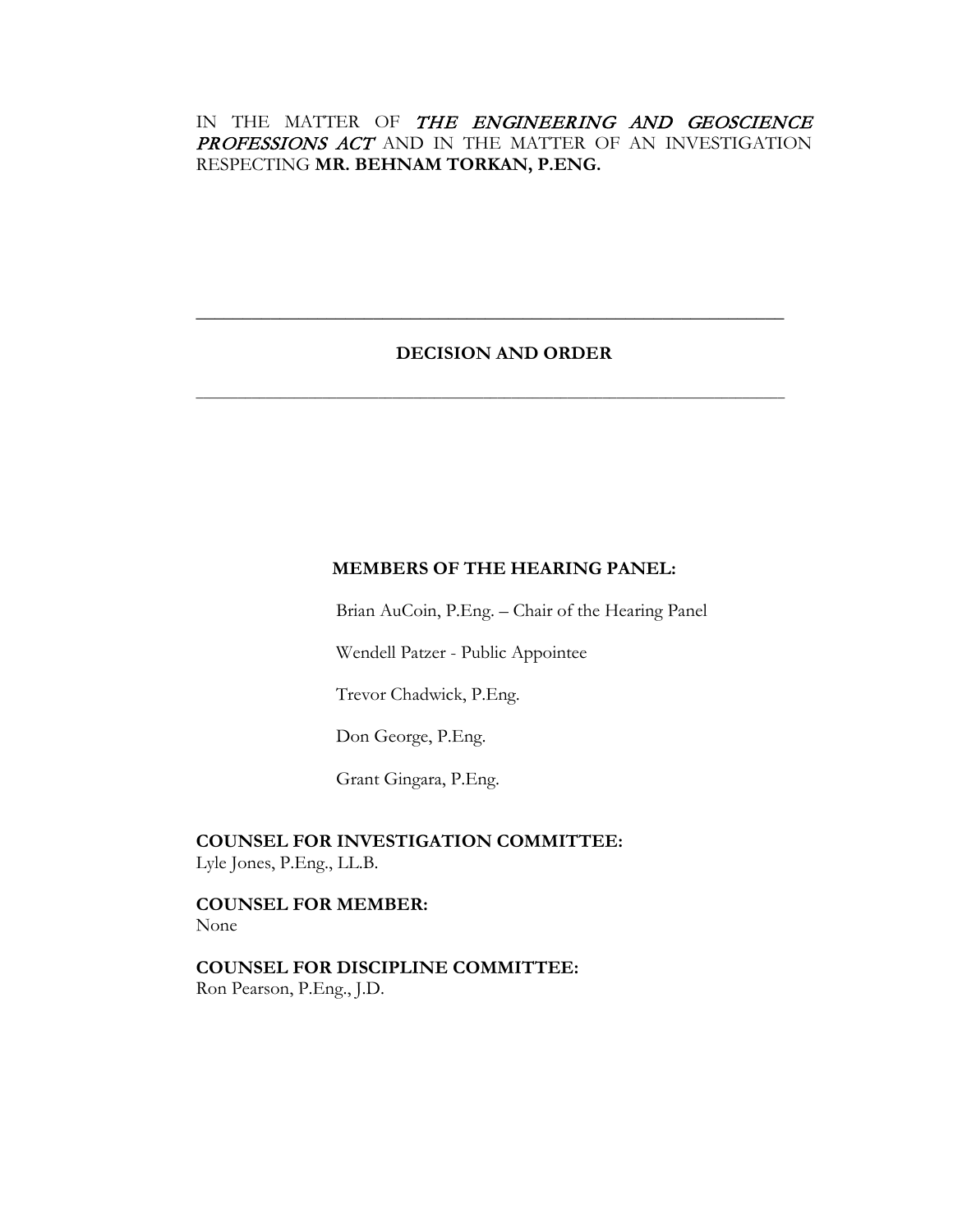**REPORT OF THE HEARING PANEL APPOINTED AND EMPOWERED BY THE DISCIPLINE COMMITTEE OF THE ASSOCIATION OF PROFESSIONAL ENGINEERS AND GEOSCIENTISTS OF SASKATCHEWAN PURSUANT TO** SECTIONS 33, 34, AND 35 OF THE CURRENT ENGINEERING AND GEOSCIENCE PROFESSIONS ACT (HEREIN REFERED TO AS "THE ACT"), AND SECTION 22(4) OF THE CURRENT ENGINEERING AND GEOSCIENCE PROFESSIONS REGULATORY BYLAWS (HEREIN REFERED TO AS "THE BYLAWS"), **TO HOLD A HEARING INTO THE CONDUCT OF MR. BEHNAM TORKAN, P.ENG.**

### **The Complaint**

The following complaint was made by the Investigation Committee of the Association of Professional Engineers and Geoscientists of Saskatchewan (herein known as "*the Association"*) with respect to the conduct of **Mr. Behnam Torkan, P.Eng.**

## Count 1:

**Mr. Behnam Torkan, P.Eng.** published a structural review bearing his professional seal and signature which contained calculations found to be in error, contrary to subsection 20(2)(b) of The Bylaws.

### Count 2:

**Mr. Behnam Torkan, P.Eng.** failed to comply with an order of the Investigation Committee, contrary to subsection 30(d) of The Act.

### **Particulars**

- 1. **Behnam Torkan's** published report titled "Structural Review re: Aluminum Railing Loading Calculations" dated August 2014 contained structural engineering calculation errors and incorrect engineering assumptions in multiple sections throughout the document. The report included the statement "the purpose of the report is to describe the loading and analyze the behavior of the railing under given loads and recommending guidelines in the installation processes of the railing system."
- 2. **Behnam Torkan** was ordered by the Investigation Committee in writing dated July 25, 2017 to provide revised documentation that included corrections to the mistakes identified in the report and to provide a complete review and resubmission of the design calculations with corrections to calculations and resolution of inconsistencies in logic and units. **Behnam Torkan** failed to fully comply with the said order within the time frame specified.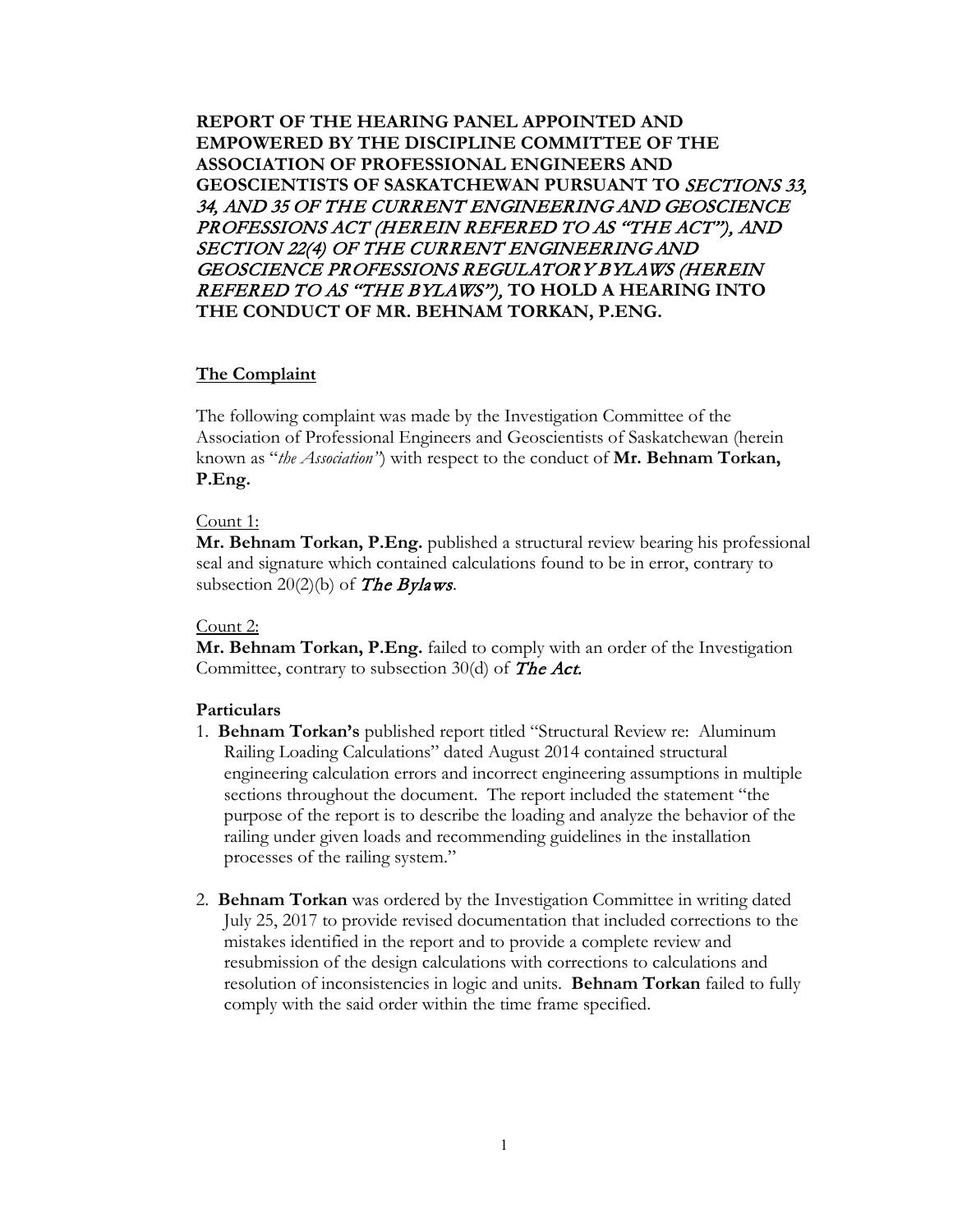### **The Discipline Committee**

The Discipline Committee received a report from the Investigation Committee and appointed Brian AuCoin, P.Eng., Wendell Patzer (Public Appointee), Trevor Chadwick, P.Eng., Don George, P.Eng. and Grant Gingara, P.Eng. to constitute a Discipline Hearing Panel to hear the complaint against **Mr. Behnam Torkan, P.Eng.**

## **The Discipline Hearing**

A notice of Discipline Hearing attached as Exhibit A was served to **Mr. Behnam Torkan, P.Eng.** pursuant to **The Act** and **The Bylaws**, with respect to the above complaint.

The Discipline Hearing was convened at 10:00 am on November 28, 2018 at the Delta Bessborough, 601 Spadina Crescent East, Saskatoon, Saskatchewan, Canada S7K 3G8.

The Investigation Committee was represented by **Lyle Jones, P.Eng., LL.B**, **Chris Wimmer, P.Eng., FEC, FGC(Hon)** APEGS Director, Professional Standards and **Dr. Metro Hrabok, P.Eng.**, member of the Investigation Committee.

**Mr. Behnam Torkan, P.Eng.** was not present and was not represented by counsel, either in person or on the pre-arranged teleconference at the start of the hearing.

Royal Reporting Services Ltd. provided a court recorder, and the proceedings were recorded. The court recorder was Dorothy Bagan.

**Mr. Behnam Torkan, P.Eng.** arrived approximately 15 minutes into the Discipline Hearing, and was not represented by counsel.

An explanation of the Discipline Hearing procedures was provided to **Mr. Behnam Torkan, P.Eng. Mr. Behnam Torkan, P.Eng.** was asked if there were any preliminary matters or objections to be raised prior to moving forward. **Mr. Behnam Torkan, P.Eng.** made a preliminary objection to the effect that the Discipline Hearing should not proceed if the complainant Kris Jara was not present.

## **Consideration of the Preliminary Objection**

Section 32(1) of the Act states: "where an investigation committee is requested by the council to consider a complaint or is in receipt of a written complaint alleging that a member's conduct constitutes misconduct or professional incompetence, the committee shall:

- (a) review the complaint; and
- (b) investigate the complaint by taking any steps it considers necessary …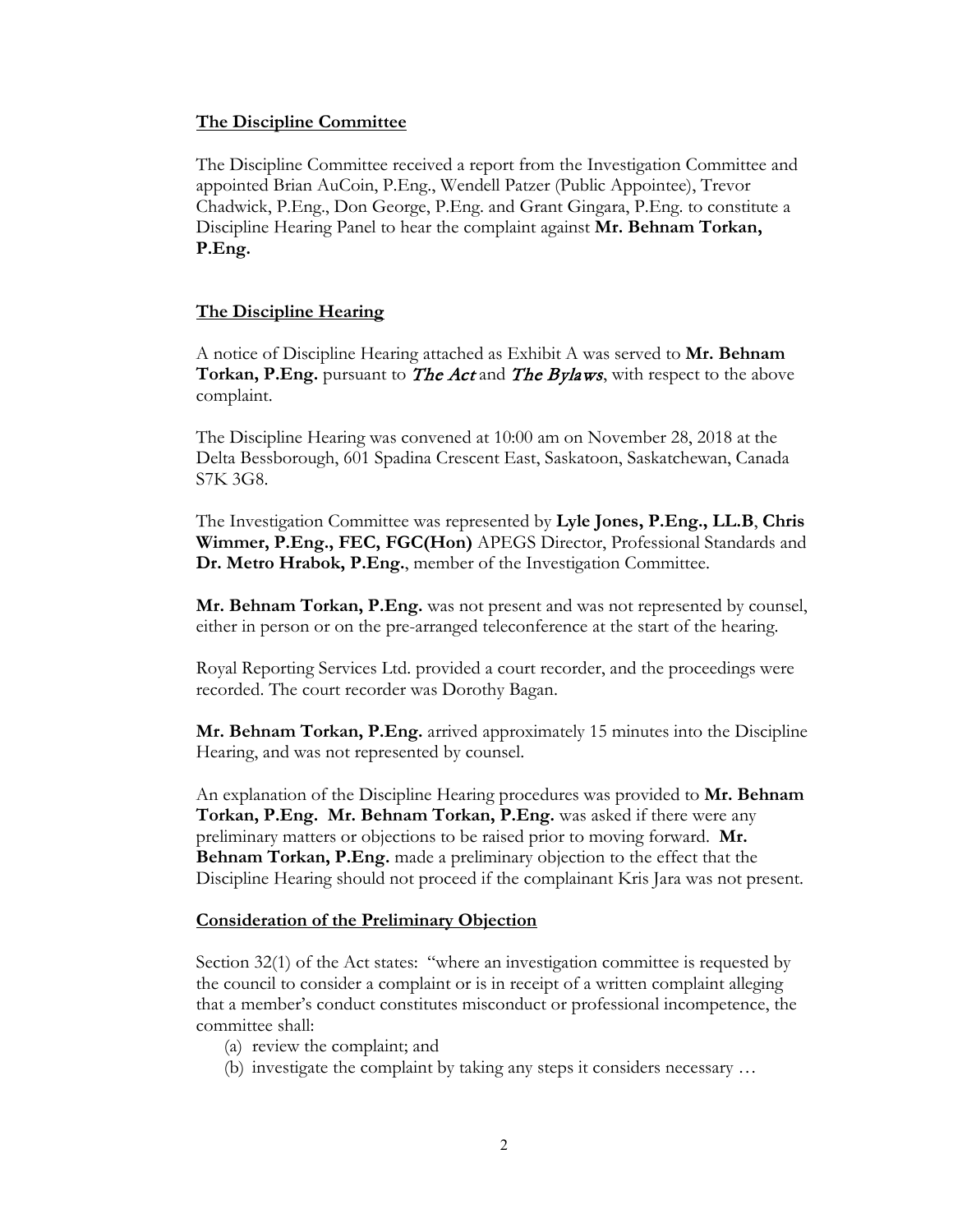The Investigation Committee received a complaint in writing from Kris Jara, which is referred to below as Exhibit E. After the Investigation Committee completed its investigation, a formal complaint was forwarded to the Discipline Committee, which resulted in the hearing.

Section 34(15) of the Act states: "The person, if any, who made the complaint pursuant to section 32:

- (a) is to be advised orally or in writing by the registrar of the date, time and place of the hearing; and
- (b) subjection to subsection (17), is entitled to attend the hearing.

Although Section 34(15) permits the person who made the complaint to attend the hearing, it does not require that person to attend.

Accordingly, the Hearing Panel overruled the preliminary objection of the **Mr. Behnam Torkan, P.Eng.** and allowed the hearing to continue.

### **Evidence Presented to the Discipline Hearing Panel**

The following Exhibits were entered into evidence and are appended hereto:

- A. Notice of Discipline Hearing dated September 10, 2018;
- B. Acknowledgement of Service of Notice of Hearing, dated October 17, 2018, by William McCabe Freedman, Process Server for Canadian Processing Serving Inc.;
- C. Notice of the Pre-Hearing Conference, dated February 21, 2018;
- D. Acknowledgement of Service of Notice of the Pre-Hearing Conference, dated March 13, 2018 by William McCabe Freedman, Process Server for Canadian Processing Serving Inc.;
- E. Complaint from Kris Jara dated November 25, 2014, including copies of:
	- a. Invoice for services from **Behnam Torkan** to Fairway Building Products, L.P. dated August 22, 2014, and
	- b. Report by **Ben Torkan** "Structural Review Re: Aluminum Railing Loading Calculations", dated August 2014 and stamped with **Benham Torkan, P.Eng.'s** APEGS professional engineer seal;
- F. Formal Report to the Discipline Committee from the Investigation Committee on file 33-14-07, dated August 8, 2018.
- G. Certificate of APEGS Registrar re: Membership of **Behnam Torkan, P.Eng.** dated November 23, 2018;
- H. Memo from Robert McDonald, P.Eng., Deputy Registrar (Threshold Analysis), dated February 9, 2015;
- I. Letter from Margaret Ball, P.Eng., Chair of the Investigation Committee, dated July 25, 2017 to **Behnam Torkan, P.Eng.** requesting documentation;
- J. Response from **Behnam Torkan, P.Eng.** (labeled Document 6), no date, the Investigation Committee noted that it was received in the APEGS office on January 23, 2015;
- K. Another response from **Behnam Torkan, P.Eng.** (labeled Document 10), no date;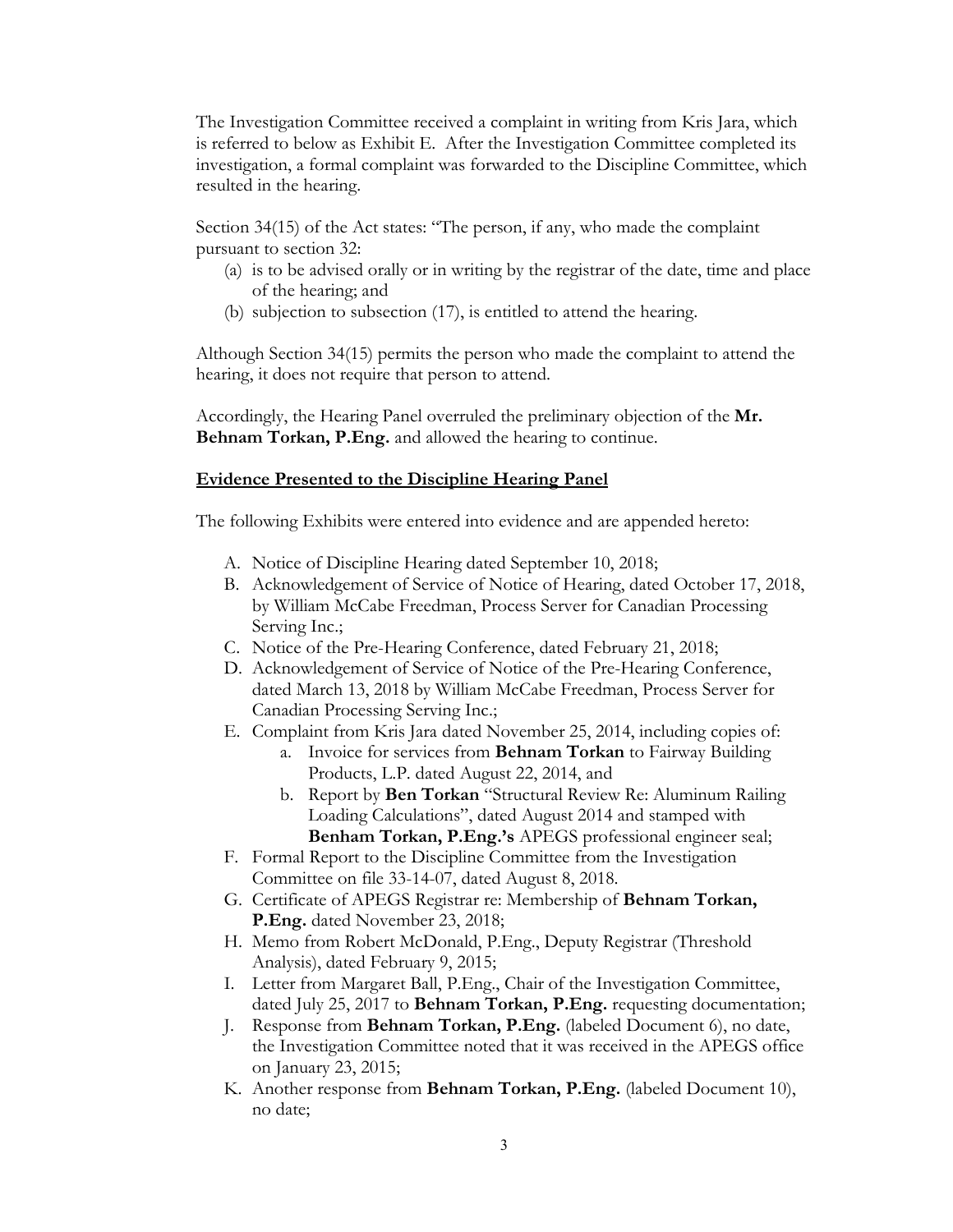- L. Letter from Margaret Ball, P.Eng., Chair of the Investigation Committee, dated April 13, 2018 to **Behnam Torkan, P.Eng.** informing the member that the Pre-Hearing Conference was completed, in the member's absence;
- M. Report from expert witness dated November 13, 2017, regarding interview with himself, Erin Moss, P.Eng., Chair of the Investigation Committee, and Chris Wimmer, P.Eng. (APEGS Director of Professional Standards) dated July 25, 2017 to **Behnam Torkan, P.Eng.**; and
- N. Hand drawn line-diagrams submitted to the Investigation Committee, no date (reported to have been received November 27, 2018).

**Mr. Behnam Torkan, P.Eng.** pled "Not Guilty" to both Counts as presented in the report of the Investigation Committee (Exhibit F).

There was no Agreed Statement of Facts submitted to the Discipline Hearing Panel.

#### **Summary of Evidence as Determined by the Hearing Panel**

The evidence available to the Discipline Hearing Panel was presented as Exhibits A through N and through the testimony of witnesses.

**Dr. Metro Hrabok, P.Eng.** was sworn in as a witness. Counsel for the Investigation Committee then asked him to present his credentials to qualify him as an expert witness. **Dr. Hrabok, P.Eng.** described his education and work experience along with previous experiences as an expert witness in Courts of Law. **Dr. Hrabok, P.Eng.** was accepted as an expert witness by **Mr. Behnam Torkan, P.Eng.** and the Discipline Hearing Panel.

It was the opinion of **Dr. Hrabok, P.Eng.**, that the report prepared by **Mr. Behnam Torkan, P.Eng.** was deficient in that it did not include free body or equilibrium drawings and that calculations were not up to engineering standards. The report did not provide any context as to the intended use of the report, nor its limitations. In summary, the report lacked figures, justification on why there was no differentiation of classes of structures and information on how the railings would be connected to the structure.

**Mr. Behnam Torkan, P.Eng.** was given the opportunity to cross-exam the expert witness, but chose not to do so.

The Investigation Committee rested its case.

**Mr. Behnam Torkan, P.Eng.** was affirmed as a witness and gave evidence in his defence. The evidence presented by **Mr. Behnam Torkan, P.Eng.** was to affirm that he is a well trained Professional Engineer, with relevant experience.

The counsel for the Investigation Committee cross-examined **Mr. Behnam Torkan, P.Eng.** Through the cross-examination, it was brought to the attention of the Discipline Hearing Panel and admitted by **Mr. Behnam Torkan, P.Eng.** that his report was deficient for the following reasons: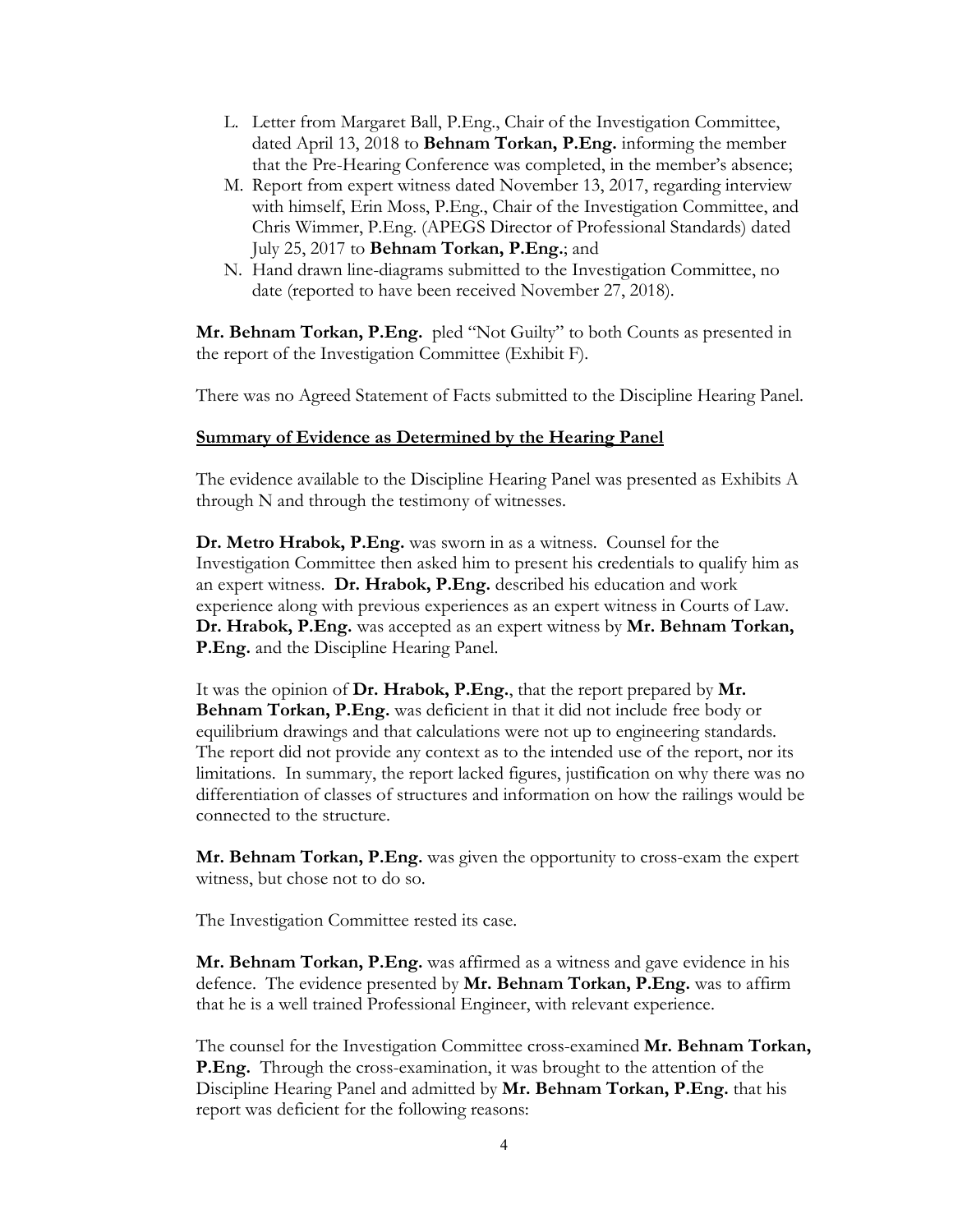- (a) The report did not give details on how the railings were to be connected to the structure and there were no installation restrictions (such as connection details provided by others) noted in the report;
- (b) The report did not limit the type of applications for which the railings could be safely installed. **Mr. Behnam Torkan, P.Eng.** stated that the railings were unsuitable for high rise applications, but this was not expressly stated in his report.
- (c) There were errors in the report, it was rushed, incomplete and poorly put together.
- (d) The report did not adequately describe assumptions.

**Mr. Behnam Torkan, P.Eng.** acknowledged that he was aware that his report would be relied on by contractors for use in installing the handrail.

After completion of cross examination by the Investigation Committee, **Mr. Behnam Torkan, P.Eng.** rested his case.

Final submissions and closing arguments were received from the Investigation Committee and **Mr. Behnam Torkan, P.Eng.**

## **Analysis and Judgment**

Section 30 of The Act defines professional misconduct as follows:

"Professional misconduct is a question of fact, but any matter, conduct or thing, whether or not disgraceful or dishonorable, is professional misconduct within the meaning of this Act if:

- (a) it is harmful to the best interests of the public or the members:
- (b) it tends to harm the standing of the profession;
- (c) it is a breach of this Act or the Bylaws, or
- (d) it is a failure to comply with an order of the investigation committee, the discipline committee or council."

Further, Section 20(2)(b) of **The Bylaws** states:

"…offer services, advise on or undertake professional assignments only in areas of their competence and practice in a careful and diligent manner."

### **Deliberations**

The Discipline Hearing Panel considered the evidence presented at the hearing including all documents identified as exhibits and the testimony of the witnesses.

The hearing panel was persuaded by the witness for the Investigation Committee and by the admissions of **Mr. Behnam Torkan, P.Eng.** that Exhibit E (b) Report by **Ben Torkan** "Structural Review Re: Aluminum Railing Loading Calculations", dated August 2014 and stamped with **Benham Torkan, P.Eng.'s** APEGS professional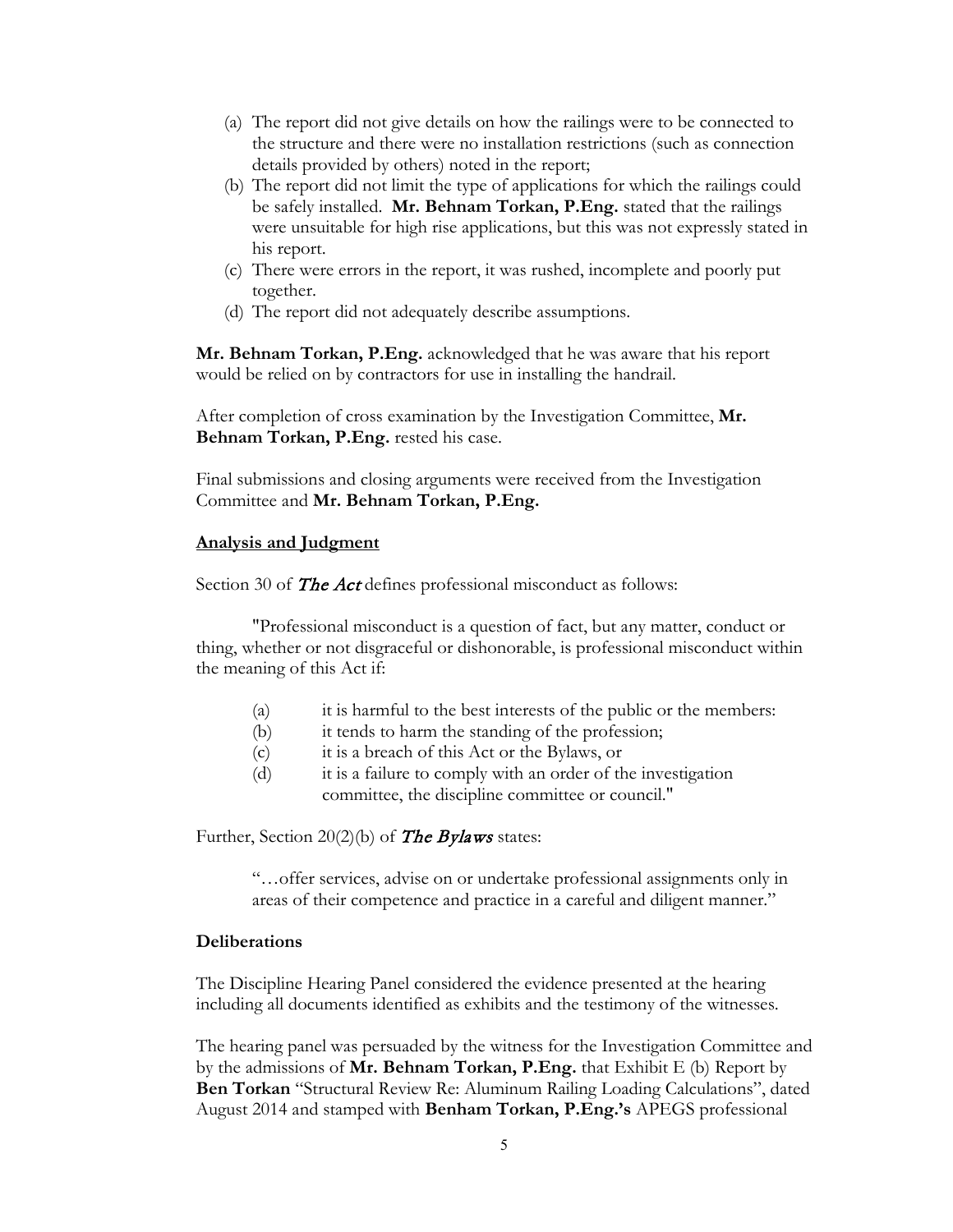engineer seal, was seriously flawed. The fundamental concern of the Hearing Panel is that **Mr. Behnam Torkan, P.Eng.** had full knowledge that his report would be used and relied upon by Saskatchewan contractors. There was no information given in the report as to how the railings should be connected to structures and there was nothing in the report to warn users of the report that such connections should be engineered by others. There was no limitation in the report to warn that the railings were unsuitable for high rise applications. It was troubling to hear **Mr. Behnam Torkan, P.Eng.** acknowledge in the report that there were errors, it was rushed, it was incomplete and it was poorly put together. This falls short of the behavior expected of Professional Engineers and constitutes Professional Misconduct.

Finally, **Mr. Behnam Torkan, P.Eng.'s** lengthy delay in responding to the reasonable enquiries of the **APEGS** Investigation Committee and failure to provide meaningful information in a timely manner constitutes a separate count of Professional Misconduct. Those granted the privilege of practicing Professional Engineering in Saskatchewan owe a duty to their professional regulator to acknowledge and respond to reasonable requests received from the Investigation Committee of **APEGS.**

The Discipline Hearing Panel determined that **Behnam Torkan, P.Eng.** was in breach of Section 30(d) of **The Act** and Section 20(2(b)) of **The Bylaws** and this breach constituted Professional Misconduct as defined in Section 30 of *The Act.* The decision of the Discipline Hearing Panel was rendered at the time of the hearing.

The Investigation Committee and the member were asked for Submissions as to Disposition. The Investigation Committee provided recommendations as to disposition. The member took responsibility for his mistake and requested leniency in the Discipline Hearing Panel's decision.

### **Decision and Order**

The Discipline Hearing Panel acknowledges that the fundamental purpose of sentencing for Professional Misconduct is the protection of the public.

The Discipline Hearing Panel also considered the following factors when determining its sentence:

- gravity of the offences;
- risk to public safety;
- specific deterrence of the member from engaging in further misconduct;
- general deterrence of other members of the profession;
- rehabilitation of the offender;
- punishment of the offender;
- denunciation by society of the conduct; and
- range of sentences in other cases.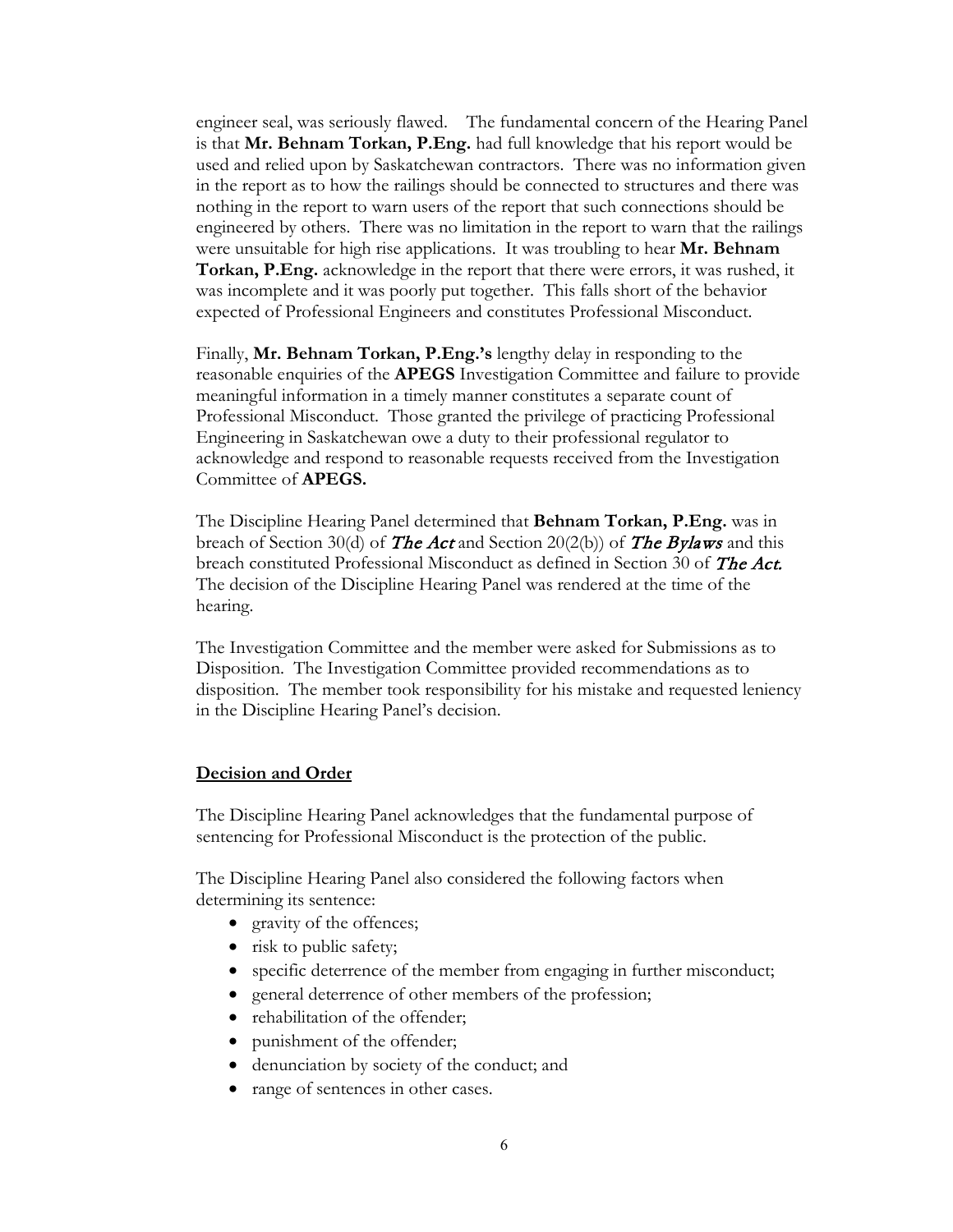The Discipline Hearing Panel also considered mitigating circumstances:

- the member's acknowledgement of responsibility;
- the member's plea for leniency in the financial penalty; and
- the impact of the decision on the member's employability as a Professional Engineer.

Having taken into account all of the above, the Discipline Hearing Panel made the following orders:

- 1. **Behnam Torkan, P.Eng.** is hereby reprimanded for Professional Misconduct.
- 2. As **Behnam Torkan, P.Eng.** is not currently a member of the Association, he shall not be allowed to apply for reinstatement until the later of: one year from the date of the Discipline Hearing (November 28, 2018), or after having met the following conditions:
	- A. successfully completing the APEGS Law & Ethics Seminar and passing the APEGS Professional Practice Exam (PPE), or equivalent courses and exams in other Canadian jurisdictions, approved by APEGS;
	- B. successfully completing upper year structural engineering courses approved by APEGS at a Canadian Engineering Accreditation Board (CEAB) accredited university, in:
		- i. Structural Steel Design (CSA S16),
		- ii. Reinforced Concrete (CSA A23.3), and
		- iii. the National Building Code of Canada, specifically related to structural engineering;
	- C. successfully completing the Engineers and Geoscientists British Columbia "Working in Canada" seminar and providing written confirmation to the Association that he has done so;
	- D. satisfactorily completing a competency assessment by completing competency categories 5, 6.1, 6.2 and 6.3 of the APEGS Competency-Based Assessment system<sup>[1](#page-7-0)</sup> and the requirements set out therein (all validators are to be Professional Engineers, licensed in Canada). Competency categories 5, 6.1, 6.2 and 6.3 are as follows:

**5. Professional Accountability (Ethics & Professionalism)** (minimum overall competence level: 3) **Key Competencies** 

5.1 Work with integrity, ethically and within professional standards (Indicators: Comply with the Code of Ethics; Apply professional ethics in meeting corporate directives). 5.2 Demonstrate an awareness of your own scope of practice and limitations.

5.3 Understand how conflict of interest affects your practice.

<span id="page-7-0"></span> <sup>1</sup> **Behnam Torkan, P.Eng.** is advised to refer to the document "Competency Assessment Guide\_APEGS\_V10" found on the APEGS website: [https://www.apegs.ca/Portal/Sites-](https://www.apegs.ca/Portal/Sites-Management/FileDownload/DataDownload/34702/Competency%20Assessment%20Guide_APEGS_v10/pdf/1/1033)[Management/FileDownload/DataDownload/34702/Competency%20Assessment%20Guide\\_APEG](https://www.apegs.ca/Portal/Sites-Management/FileDownload/DataDownload/34702/Competency%20Assessment%20Guide_APEGS_v10/pdf/1/1033)  $S \text{v}10/pdf/1/1033$